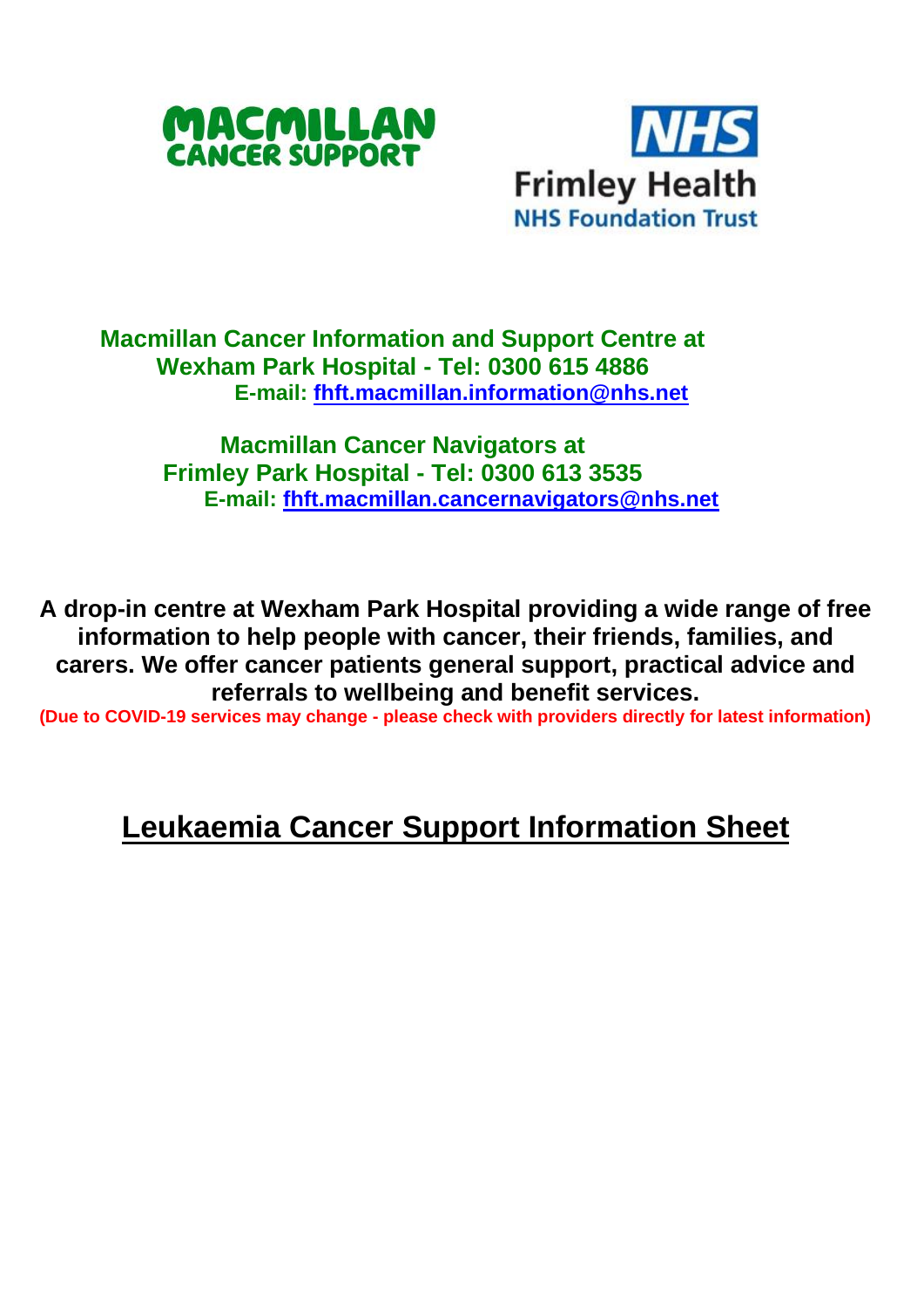|                                 | <b>Contact Details</b>                           |  |
|---------------------------------|--------------------------------------------------|--|
| Agency                          |                                                  |  |
| <b>Macmillan Cancer Support</b> | Tel: 0808 808 0000                               |  |
| Offering free confidential      |                                                  |  |
| advice, support, and            | www.macmillan.org.uk                             |  |
| information, plus access to     |                                                  |  |
| online communities.             |                                                  |  |
| <b>National</b>                 |                                                  |  |
| <b>Anthony Nolan Bone</b>       | Tel: 0303 303 0303 providing telephone emotional |  |
| <b>Marrow Trust</b>             | support.                                         |  |
| Free resources and              | www.anthonynolan.org                             |  |
| information for you and your    | Email: patientinfo@anthonynolan.org              |  |
| family to help you before,      |                                                  |  |
| during and after your           | Patient and family Facebook page available       |  |
| transplant. Anthony Nolan       |                                                  |  |
| grants are available            |                                                  |  |
|                                 |                                                  |  |
| Leukaemia Care                  | Tel: 08088 010 444                               |  |
| Providing support and           | Chat via WhatsApp 07500 068065                   |  |
| information booklets to         |                                                  |  |
| anyone affected by blood        | www.leukaemiacare.org.uk                         |  |
| cancer.                         | large print and audio materials can be requested |  |
| Booklets available in multiple  | from communications@leukaemiacare.org.uk         |  |
| languages.                      |                                                  |  |
|                                 |                                                  |  |
| <b>African Caribbean</b>        | Tel: 0203 757 7700                               |  |
| Leukaemia Trust                 |                                                  |  |
| Information about Leukaemia     | Email: info@aclt.org                             |  |
| and other blood related         |                                                  |  |
| cancers plus support and        | www.aclt.org                                     |  |
| advice                          |                                                  |  |
|                                 |                                                  |  |
| <b>Chronic Lymphocytic</b>      | Tel: 0800 977 4396                               |  |
| Leukaemia Support               |                                                  |  |
| <b>Association</b>              | www.cllsupport.org.uk                            |  |
| Support and empower CLL         |                                                  |  |
| patients, their families, and   | Health Unlocked forum connect with others who    |  |
| carers.                         | understand. Buddy scheme's and Under 60 Club.    |  |
|                                 |                                                  |  |
| <b>Chronic Myeloid</b>          | Email through website.                           |  |
| Leukaemia Support               |                                                  |  |
| <b>Organisation UK</b>          | www.cmlsupport.org.uk                            |  |
| A rich source of information    |                                                  |  |
| and help. Providing online      |                                                  |  |
| patient support community       |                                                  |  |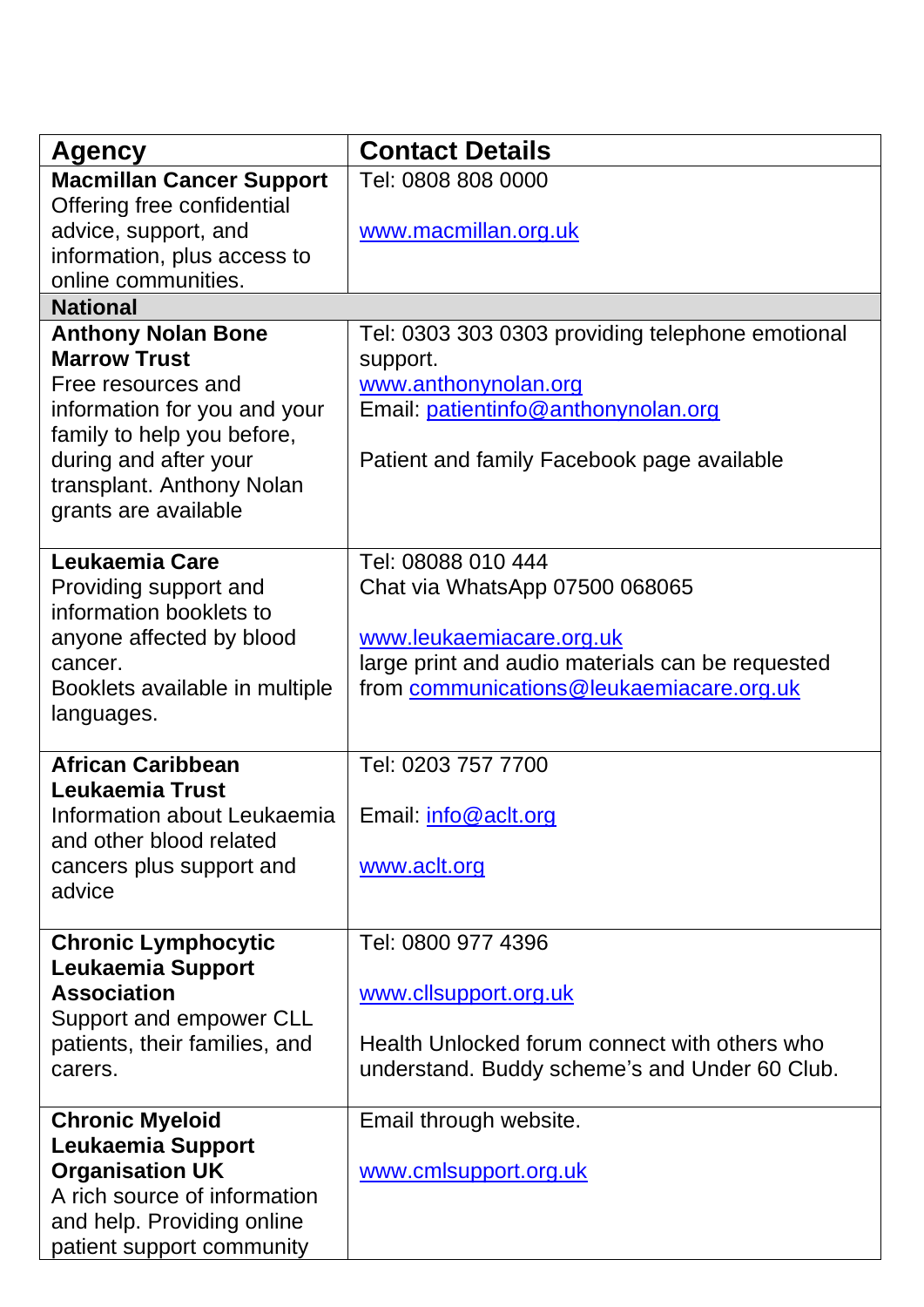| <b>Bloodwise</b><br>Providing you or pointing you<br>to information and support.<br><b>Online Community forum</b><br>available | Tel: 0808 208 0888 10:00 till 19:00 Mon-Fri<br>10:00 till 13:00 Sat -Sun |  |
|--------------------------------------------------------------------------------------------------------------------------------|--------------------------------------------------------------------------|--|
|                                                                                                                                | www.bloodwise.org.uk                                                     |  |
|                                                                                                                                | Email support@bloodcancer.org.uk                                         |  |
| Leukaemia Care Fund<br>Our Helping Hand and                                                                                    | Tel: 08088 010 444                                                       |  |
| <b>Hospital Travel Fund</b><br>provides grants of up to £200                                                                   | Email: support@leukaemiacare.org.uk                                      |  |
| for patients and families<br>affected by leukaemia with                                                                        | www.leukaemiacare.org.uk                                                 |  |
| limited savings and low<br>income                                                                                              |                                                                          |  |
| Ann Ashley Leukaemia<br><b>Counselling Fund</b>                                                                                | Tel: 01905 755977                                                        |  |
| Providing access to private<br>counselling services through                                                                    | Email: support@leukaemiacare.org.uk                                      |  |
| the provision of grants, so<br>that leukaemia patients and                                                                     | www.leukaemiacare.org.uk                                                 |  |
| their loved ones get the<br>emotional and psychological                                                                        |                                                                          |  |
| support they need.<br>Download application form                                                                                |                                                                          |  |
| online.                                                                                                                        |                                                                          |  |
| <b>MPN Voice</b><br>Support for people affected by                                                                             | www.mpnvoice.org.uk/                                                     |  |
| Myeloproliferative Neoplasms<br>(PV) and blood cancers                                                                         | Tel: 07934 689 354                                                       |  |
| Information, community and<br>advocacy for MPN patients,                                                                       | Email: info@mpnvoice.org.uk                                              |  |
| their families and carers, and<br>health care professionals.                                                                   |                                                                          |  |
| A buddy scheme is available<br>- register online via website                                                                   |                                                                          |  |